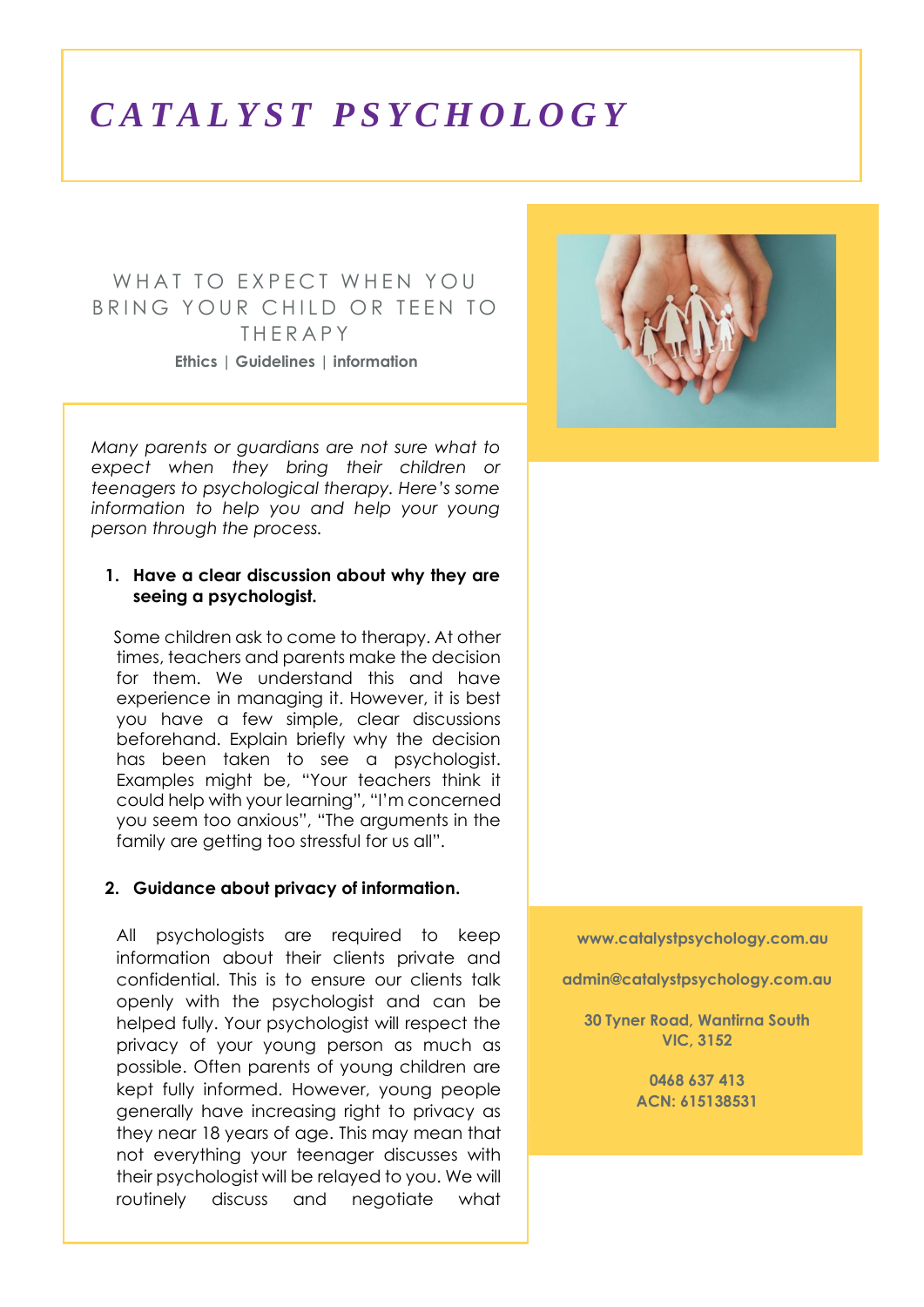information will be passed to parents. We also discussion what information will be passed to schools or other organisations with the young person and the parent or guardian.

This requirement to keep information private means that information you discuss alone with the psychologist will be treated confidentially and sensitively too.

## **3. Duty of care.**

All psychologists are required to act to ensure the wellbeing and safety of their client. When a child or young person is the client, the psychologist must act to enhance the wellbeing of that young person. This could mean that they will decide what information to pass on to a parent and how to treat the young person. The wishes of the client, and the parent, are respected as far as possible while maintaining the client's wellbeing. We have a duty to ensure safety, so any suspected risk of harm or suspected abuse will be acted on by the psychologist. Parents or guardians will be informed where it is safe for the young person to do so.

#### **4. Keep up clear, transparent communication with your psychologist.**

While we need to keep certain information private, it is usually best if the young person, their parents and the psychologist can all talk openly and transparently with each other. If you're concerned about something it is best the young person know this and knows you will share it with the psychologist. Speak to the psychologist alone first if you're not sure about this or not sure how to say it.

We endeavor to keep you up to date about your child or teen's progress and therapy. You're very welcome to speak to the psychologist if you have a concern, a question, would like strategies, or would like an update. How this is done varies. The psychologist may allocate part of a session for these discussions or send you an email. Speak to your psychologist about how to structure this.

### **5. When parents don't live together.**

#### *Stay involved*

It's really important to stay involved in the young person's therapy. Young people aren't always aware of their feelings or actions. And they generally need help to change. So their psychologist will need information from you and your active involvement in therapy. The psychologist may ask you to change some things or support the young person to do tasks outside of therapy. Sometimes young people like to de-brief or discuss things with you before or after appointments too.

Ask the psychologist if you're needed that session before you go do some shopping. Provide a private space for telehealth sessions but be around**.** Be aware your young person may want to chat before or after sessions and ask how the session went.

**www.catalystpsychology.com.au**

**admin@catalystpsychology.com.au**

**30 Tyner Road, Wantirna South VIC, 3152**

> **0468 637 413 ACN: 615138531**